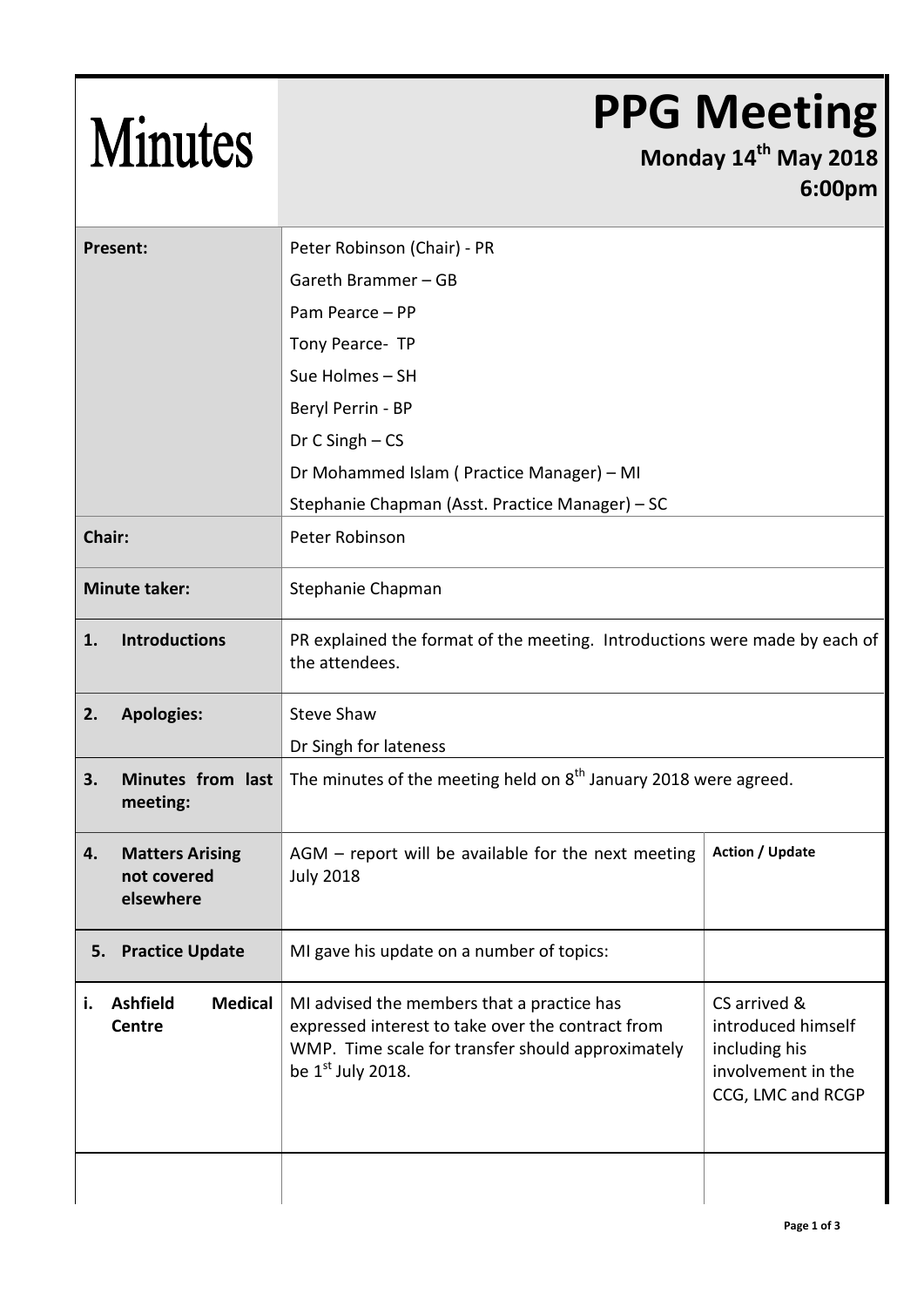| ii. Appointment<br>System<br>Doctor First (DF) | MI explained what DF entails with a GP triage<br>system. The receptionist to task details from patient<br>then pass to GP to assess if needs face to face or<br>telephone consultation and direct to most<br>appropriate health care professional. System not<br>implemented due to a number of factors - on hold<br>for the moment.<br>Alternative plan: |  |
|------------------------------------------------|-----------------------------------------------------------------------------------------------------------------------------------------------------------------------------------------------------------------------------------------------------------------------------------------------------------------------------------------------------------|--|
|                                                | More GP recruitment $-$ Dr Woods recently attended<br>a recruitment event to raise the profile of the<br>practice and draw interest of new GPs coming to the<br>area.                                                                                                                                                                                     |  |
|                                                | Management of DNAs<br>Problems getting through - to alleviate we have<br>installed a new telephone system increasing the lines<br>from 9 to 12 and increased call handlers at 08:30 to<br>deal with the calls.                                                                                                                                            |  |
| iii. Recruitment                               | We have successfully recruited two new receptionists<br>who have joined us this week.                                                                                                                                                                                                                                                                     |  |
| iv. PICS                                       | CS explained who PICS are and their role with local<br>practices. Every 1000 patients we have to provide<br>additional hours. PICS manage the rota for evenings<br>and Saturday clinics.                                                                                                                                                                  |  |
| <b>AGM Feedback</b><br>6.                      | For discussion next time                                                                                                                                                                                                                                                                                                                                  |  |
| <b>New Members</b><br>ı.                       | SC reported two new members joined our group<br>after attending the AGM.                                                                                                                                                                                                                                                                                  |  |
| 7. Actions                                     | Priorities to tackle in the next 6 months                                                                                                                                                                                                                                                                                                                 |  |
| i.<br>Appointment<br>access                    |                                                                                                                                                                                                                                                                                                                                                           |  |
| <b>GP</b> recruitment<br>ii.                   | Factors were discussed as to why doctors are<br>deciding not to go into general practice.                                                                                                                                                                                                                                                                 |  |
|                                                | What could the PPG do to help recruit GPs.                                                                                                                                                                                                                                                                                                                |  |
| <b>Website review</b><br>8.                    | For discussion next time                                                                                                                                                                                                                                                                                                                                  |  |